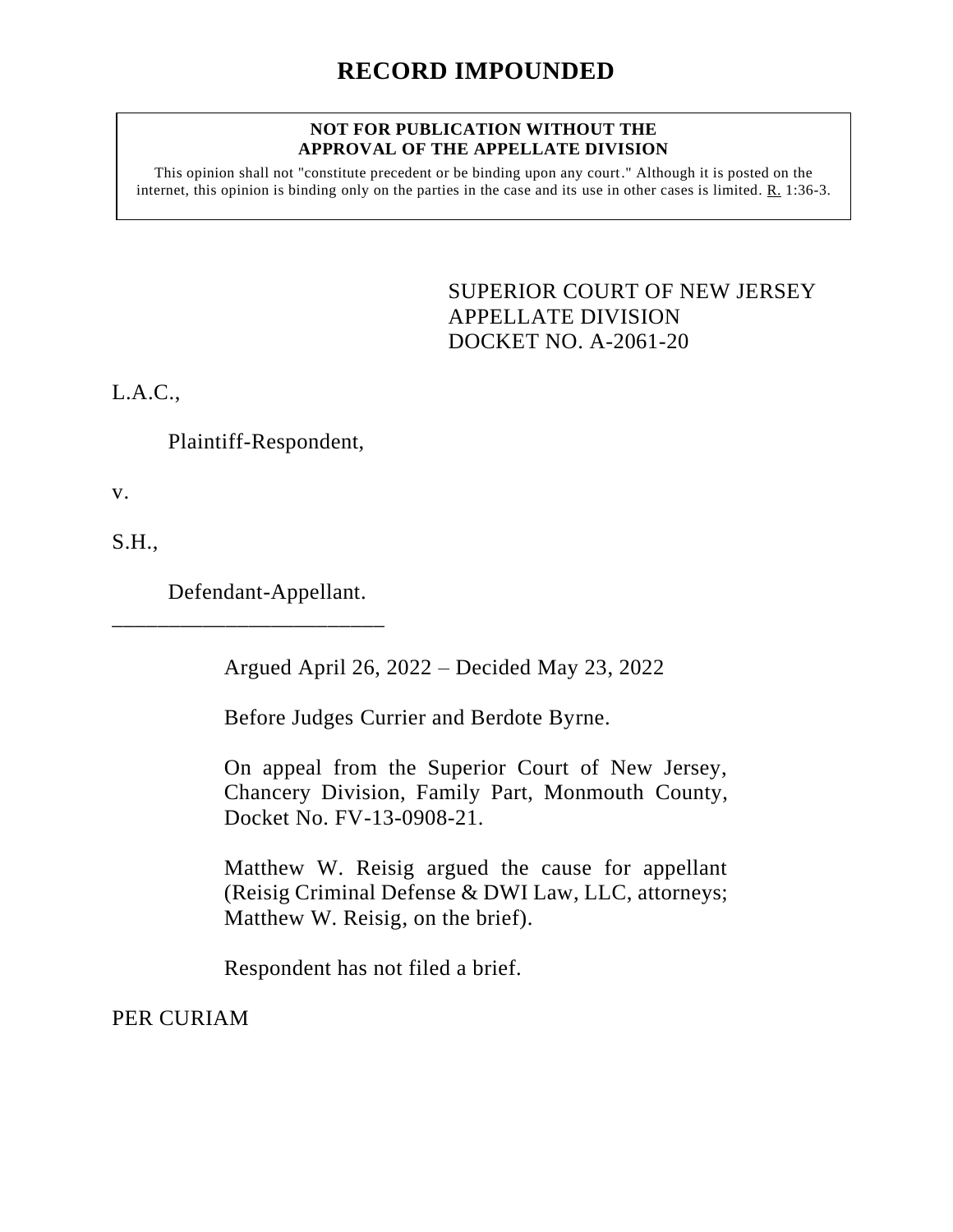In this appeal, defendant argues the evidence presented at trial did not support entry of a final restraining order (FRO) pursuant to the Prevention of Domestic Violence Act (PDVA), N.J.S.A. 2C: 25-17 to -35. Defendant's claims are all belied by the record, where the trial court made specific and appropriate findings of fact and law, and credibility determinations. We affirm.

Defendant<sup>1</sup> contends the trial court erred in finding he had tampered with a witness – plaintiff – in an effort to keep her from testifying in a related criminal proceeding. He states because tampering with a witness is not one of the nineteen enumerated predicate acts in the PDVA, the trial court failed to find a predicate act pursuant to the statute. He also argues, pursuant to the second prong of Silver<sup>2</sup>, an FRO should not have issued because there is no immediate threat to plaintiff, as the relationship has ended and there has been no contact between the parties since entry of the temporary restraining order (TRO).

The parties were involved in an alleged physical altercation on November 17, 2020, that ended their relationship and resulted in criminal cross complaints, which were still pending at the time of the FRO hearing. Plaintiff sought a TRO

<sup>&</sup>lt;sup>1</sup> Both parties appeared self-represented at the virtual FRO hearing on February 16, 2021. Plaintiff did not file a brief or otherwise participate in this appeal.

<sup>&</sup>lt;sup>2</sup> Silver v. Silver, 387 N.J. Super. 112 (App. Div. 2006).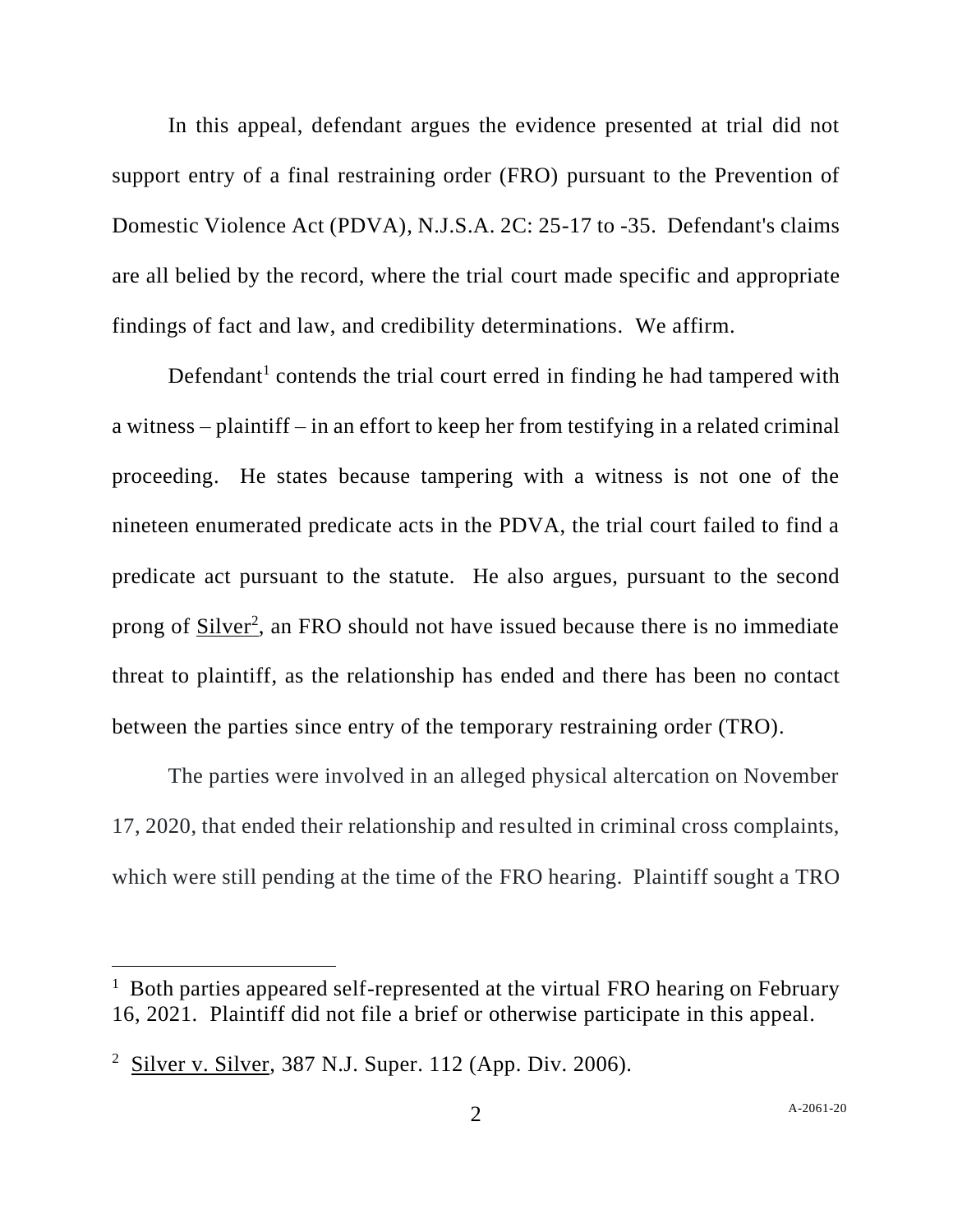not on the basis of the November 17 incident, but because defendant allegedly harassed her by sending her text messages after the incident.

When determining whether to grant an FRO pursuant to the PDVA, a court must undertake a three-part analysis and find: the relationship between the parties is one protected by the PVDA; one or more of the predicate acts set forth in N.J.S.A. 2C:25-19(a) occurred by a preponderance of the credible evidence; and a restraining order is necessary to protect the plaintiff from future danger or threats of violence. Id. at 125-27.

In Cesare v. Cesare, 154 N.J. 394, 411-12 (1998), our Supreme Court addressed the standard of review applicable to domestic violence matters. "The general rule is that findings by the trial court are binding on appeal when supported by adequate, substantial, credible evidence." Ibid. (citing Rova Farms, Inc. v. Inv. Ins. Co., 65 N.J. 474, 484 (1974)). "Deference is especially appropriate 'when the evidence is largely testimonial and involves questions of credibility.'" Id. at 412 (quoting In re Return of Weapons to J.W.D., 149 N.J. 108, 117 (1997)). Furthermore, unless the factual findings and legal conclusions of the trial court are "manifestly unsupported by or inconsistent with the competent, relevant, and reasonably credible evidence," we should refrain from disturbing the trial court's findings, "[b]ecause a trial court hears the case, sees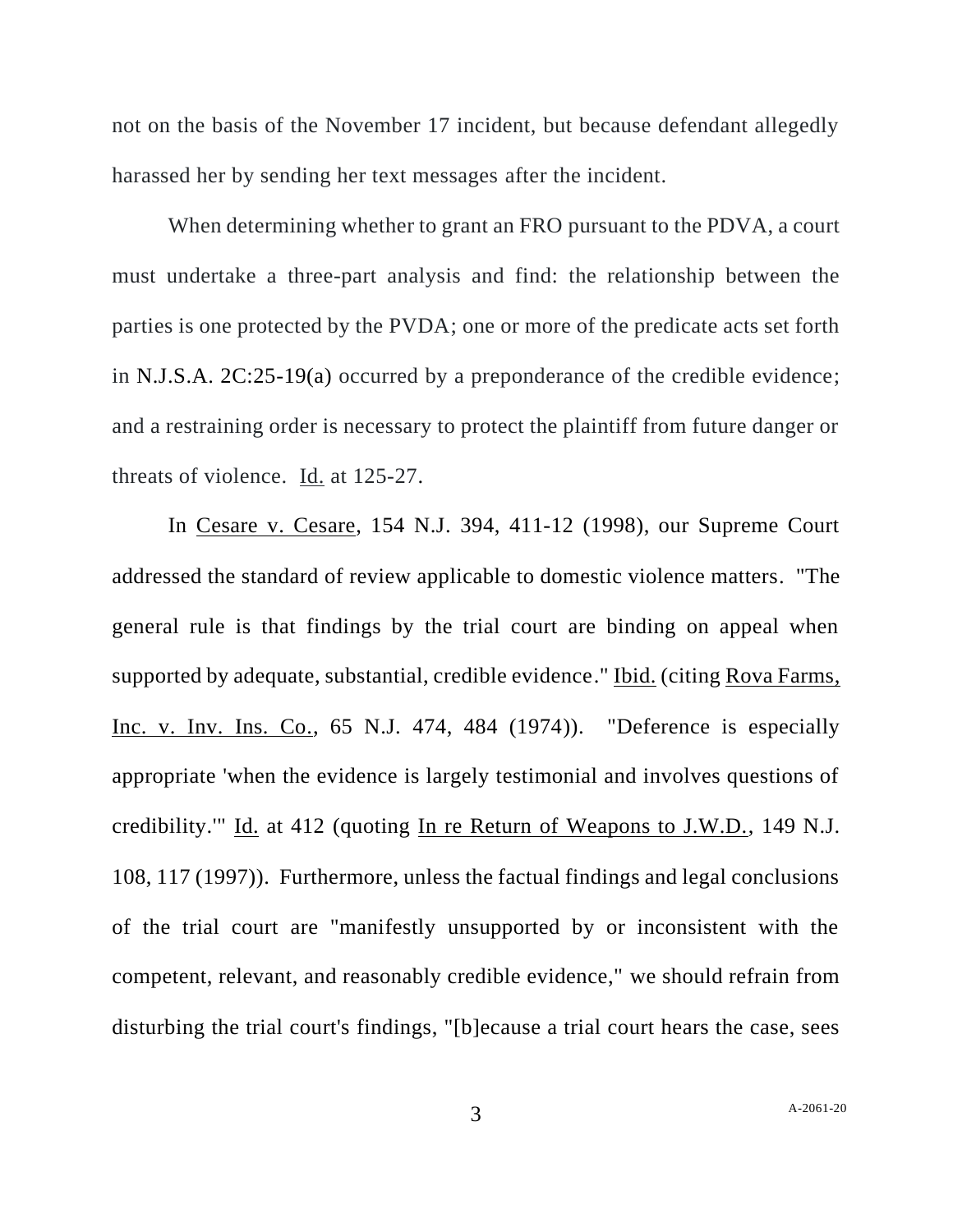and observes the witnesses . . . it has a better perspective than a reviewing court in evaluating the veracity of witnesses." Ibid.

"Where our review addresses questions of law, a trial judge's findings are not entitled to the same degree of deference . . . [t]he appropriate standard of review for conclusions of law is de novo." T.M.S. v. W.C.P., 450 N.J. Super. 499, 502 (App. Div. 2017) (citations omitted).

Because this case turned almost exclusively on the testimony of the parties, we defer to the Family Part judge's credibility findings, as he had the opportunity to listen to them and observe their demeanor. See Gnall v. Gnall, 222 N.J. 414, 428 (2015). On this record, we discern no basis to disturb the judge's credibility determinations or the legal conclusions that flow from those determinations.

Pursuant to the first prong of Silver, and contrary to defendant's assertions, the court found defendant committed the predicate act of harassment by a preponderance of the evidence. Harassment occurs where, "with [the] purpose to harass another" a person:

a. Makes, or causes to be made, a communication or communications anonymously or at extremely inconvenient hours, or in offensively coarse language, or any other manner likely to cause annoyance or alarm; [or]

. . . .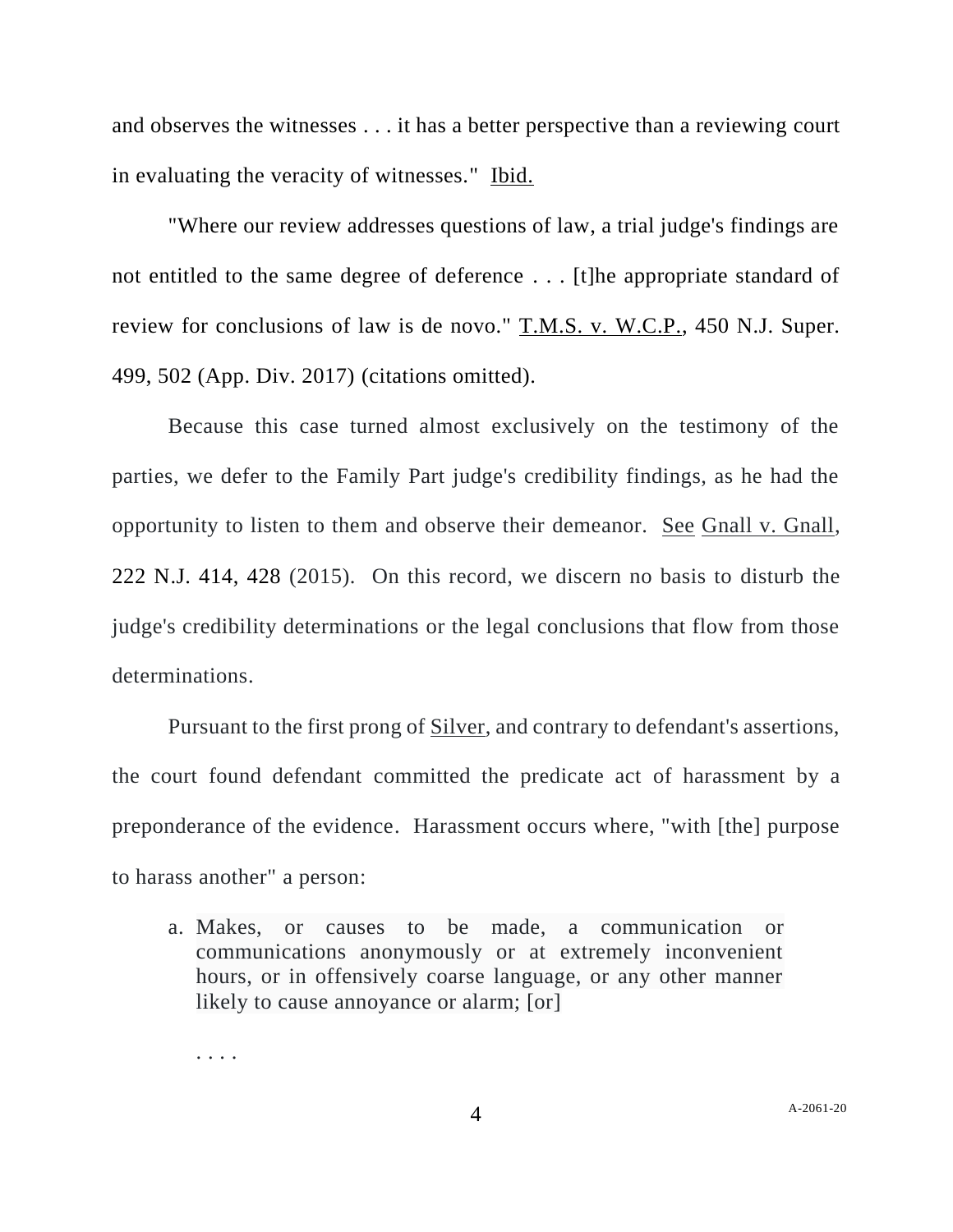c. Engages in any other course of alarming conduct or of repeatedly committed acts with purpose to alarm or seriously annoy such other person.

 $[N.J.S.A. 2C:33-4(a)$  to  $-4(c).]$ 

What does or does not constitute harassment is a fact-sensitive analysis. See State v. Hoffman, 149 N.J. 564, 580-81 (1997). A court may glean intentional harassment from attendant circumstances. See C.M.F. v. R.G.F., 418 N.J. Super 396, 404-05 (App. Div. 2011), and may consider the totality of such circumstances in determining whether the harassment statute has been violated. Cesare, 154 N.J. at 404; Hoffman, 149 N.J. at 585; See also, H.E.S. v. J.C.S. 175 N.J. 309, 326 (2001). A finding of a defendant's purpose to harass may be inferred from the evidence presented, and from common sense and experience. H.E.S., 175 N.J. at 327; Hoffman, 149 N.J. at 577.

The trial court found plaintiff testified credibly and "gave clear, direct responses to the questions. Her story was logical and cogent, and she supported the story with evidence, the photographs of the remaining marks to the back of her leg, as well as the text messages, which are not in dispute." In contrast, the trial court stated "I did not find [defendant] to be credible. He was aggressive throughout his testimony, especially at the very end when he started to rant about how he was going to keep going after [plaintiff]." The trial court found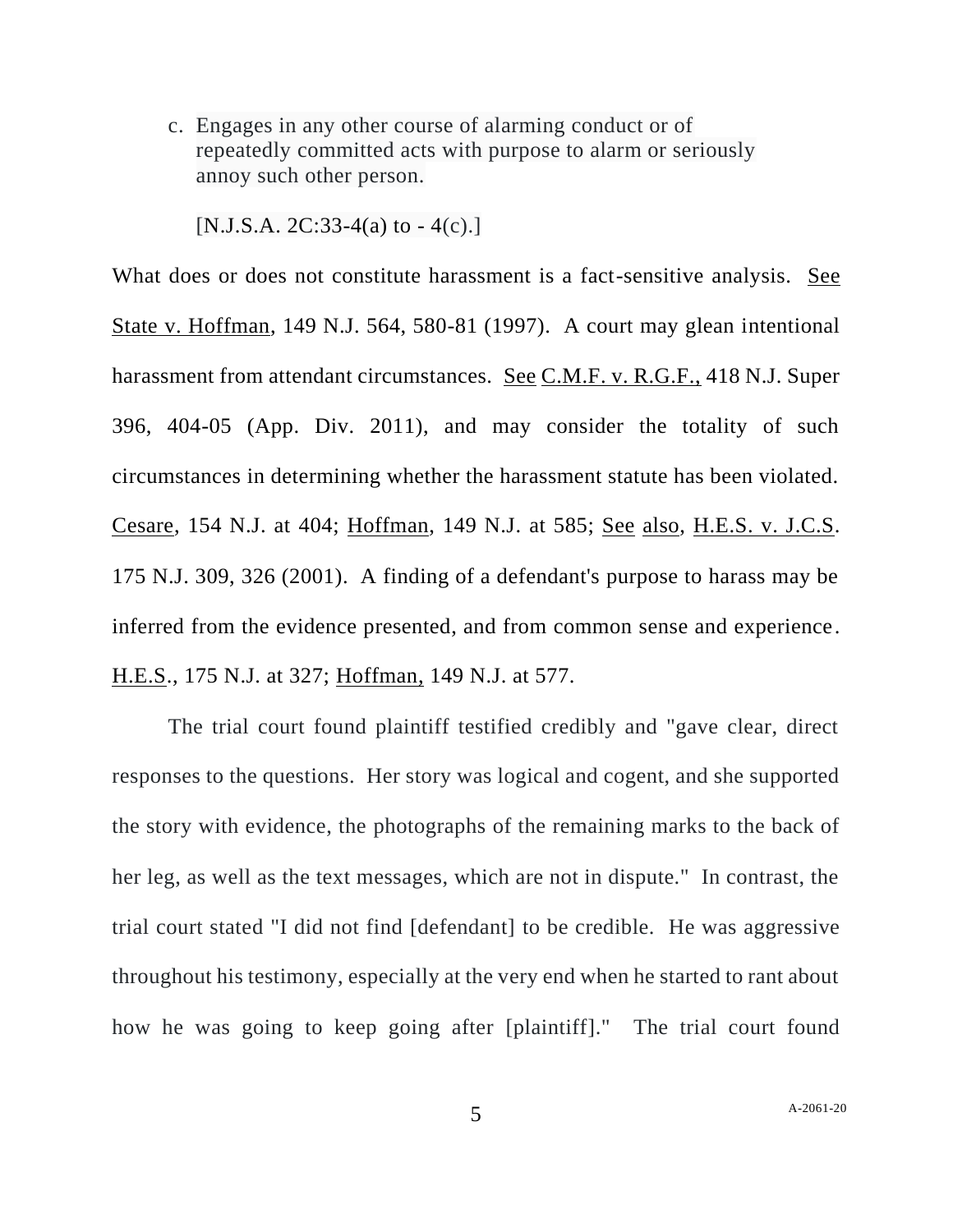defendant sent plaintiff various text messages following the November 17 incident. Plaintiff testified she never replied to them but defendant kept sending them. She did not seek a restraining order initially because she feared defendant, and did not want to incite him, but when the text messages were still being sent in January, with the intention of intimidating her or annoying her in an effort to withdraw the charges against him, she finally sought a restraining order.

Relying primarily on defendant's admission he sent the text messages, the court found plaintiff proved harassment pursuant to N.J.S.A. 2C:33-4 because the text messages were meant to annoy and intimidate her. Although the trial judge did make extraneous comments with respect to witness tampering, a crime which is not one of the nineteen predicate acts enumerated in the PDVA, he was careful to distinguish those comments from his findings of harassment, granting the FRO predicated on a finding of harassment, not witness tampering. After the judge addressed witness tampering, he specifically excluded evidence of witness tampering from his findings of harassment.

The crux of the predicate finding of harassment was not the substantive issue defendant was texting about -- attempting to get plaintiff to drop the criminal charges and not testify against him -- but defendant's admission of sending the text messages, the number of texts sent from November through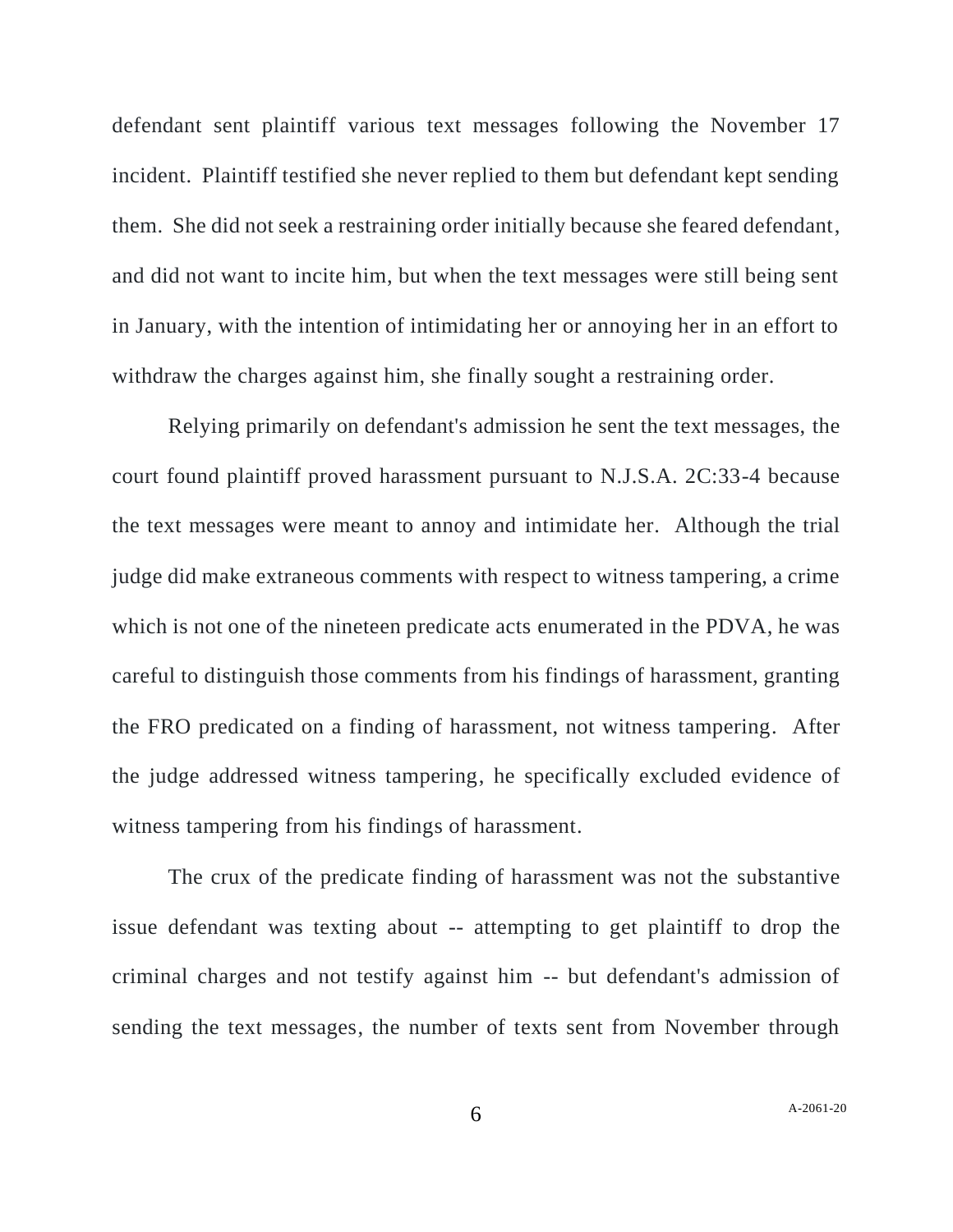January, and the intention to intimidate her in some of the texts. The court found defendant's attempts to get plaintiff to drop the charges was a purpose to harass: "[i]t satisfies the mens rea element of harassment."

Contrary to defendant's assertion, there is no "novel" legal issue presented regarding whether communications involving a non-predicate alleged criminal act, here witness tampering, may form a basis to "bootstrap" the court's grant of an FRO. Regardless of the substance of the communications, pursuant to the totality of the circumstances, plaintiff proved by a preponderance of the evidence the communications were meant to alarm or seriously annoy her.

Defendant's additional contention that the judge erred in finding an FRO was required to protect plaintiff from future acts of harassment because the parties were no longer together, had not communicated since entry of the TRO, and plaintiff was in no immediate danger, also lacks merit. In determining whether a restraining order is necessary, the judge must evaluate the factors set forth in the PDVA and, applying those factors, decide whether an FRO is required "to protect the victim from an immediate danger or to prevent further abuse." Silver, 387 N.J. Super. at 127 (emphasis added).

The judge specifically found there was a prior history of domestic violence before the harassing text messages were sent. He found plaintiff's

7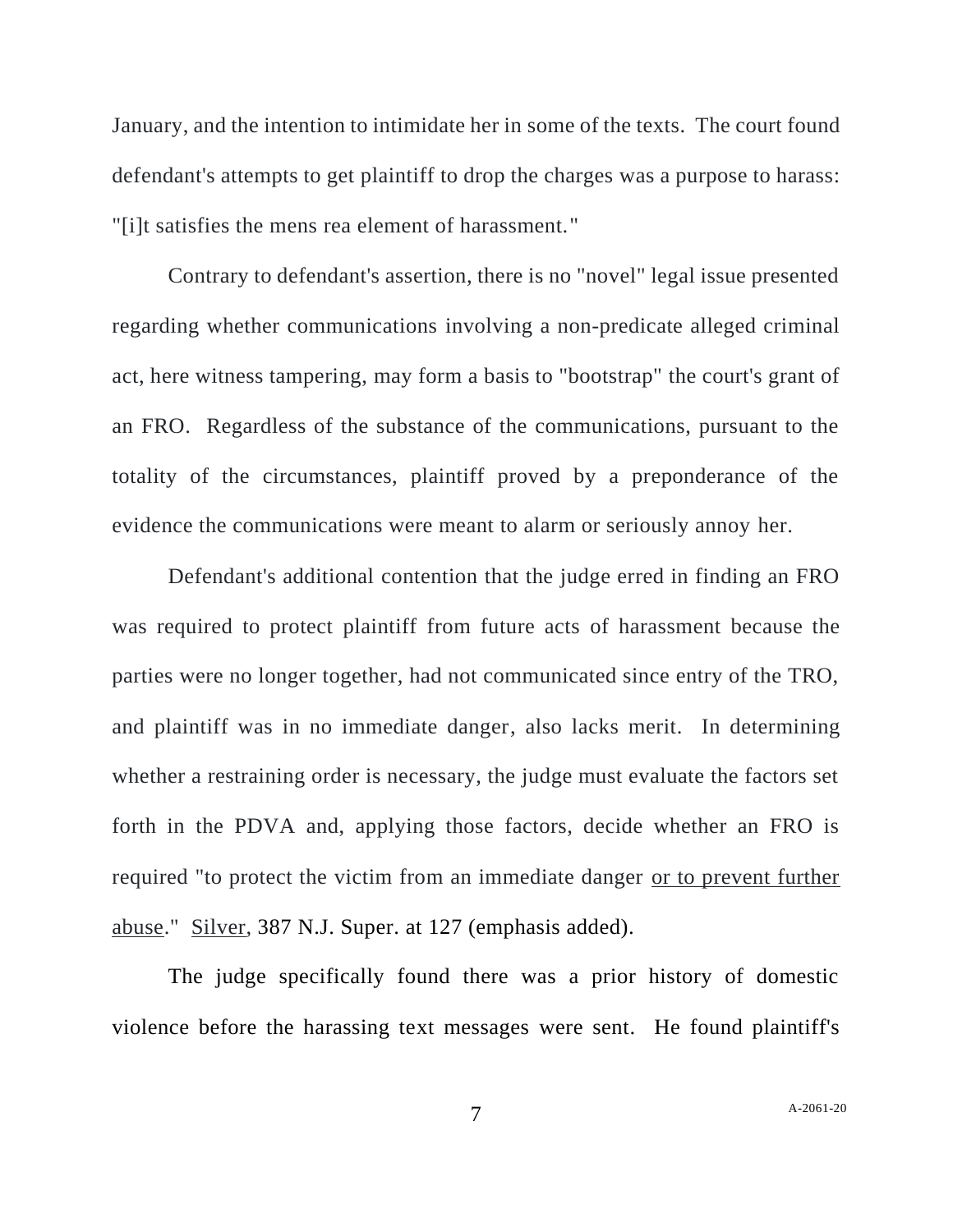testimony reliable as to the November 17 incident and did not find defendant's testimony reliable. He witnessed defendant's demeanor throughout the hearing, found it troubling, and found defendant voiced an intention to continue harassing plaintiff. He relied primarily on defendant's testimony in concluding an FRO was necessary to protect plaintiff from further harassment. Specifically, he found the following testimony concerning:

> No, I got nothing your Honor. There's – There's nothing to present.  $I - I$  sent the text messages. I'm not lying. I'm not going to lie to the court. There's nothing for me to lie.  $I$  – not to anything [sic] threatening or alarming or anything. I'm telling her that I'm going full after her now. I'm – I'm suing the hell out of her. And I'm going to put her away, because she admitted to my mother, and I have it on camera<sup>3</sup>, and that's  $-$  that's what's going to happen, and I don't care how much I got to spend in order to do it  $\dots$ . This is what happens when you piss [refers to himself in the third person] off and you make lies about him, he will go full strong against you, but I will  $-$  I will do it the right way, and I will do it by the law.

The trial court found defendant's "rant," reiterating many of the same statements he sent to plaintiff by text over a period of two months, warranted a FRO, observing he appeared to be "[un]hinged" and "that was very troubling, doubling down on problematic behavior again." Even in court at the FRO

<sup>&</sup>lt;sup>3</sup> No video evidence was offered by defendant at the FRO hearing.